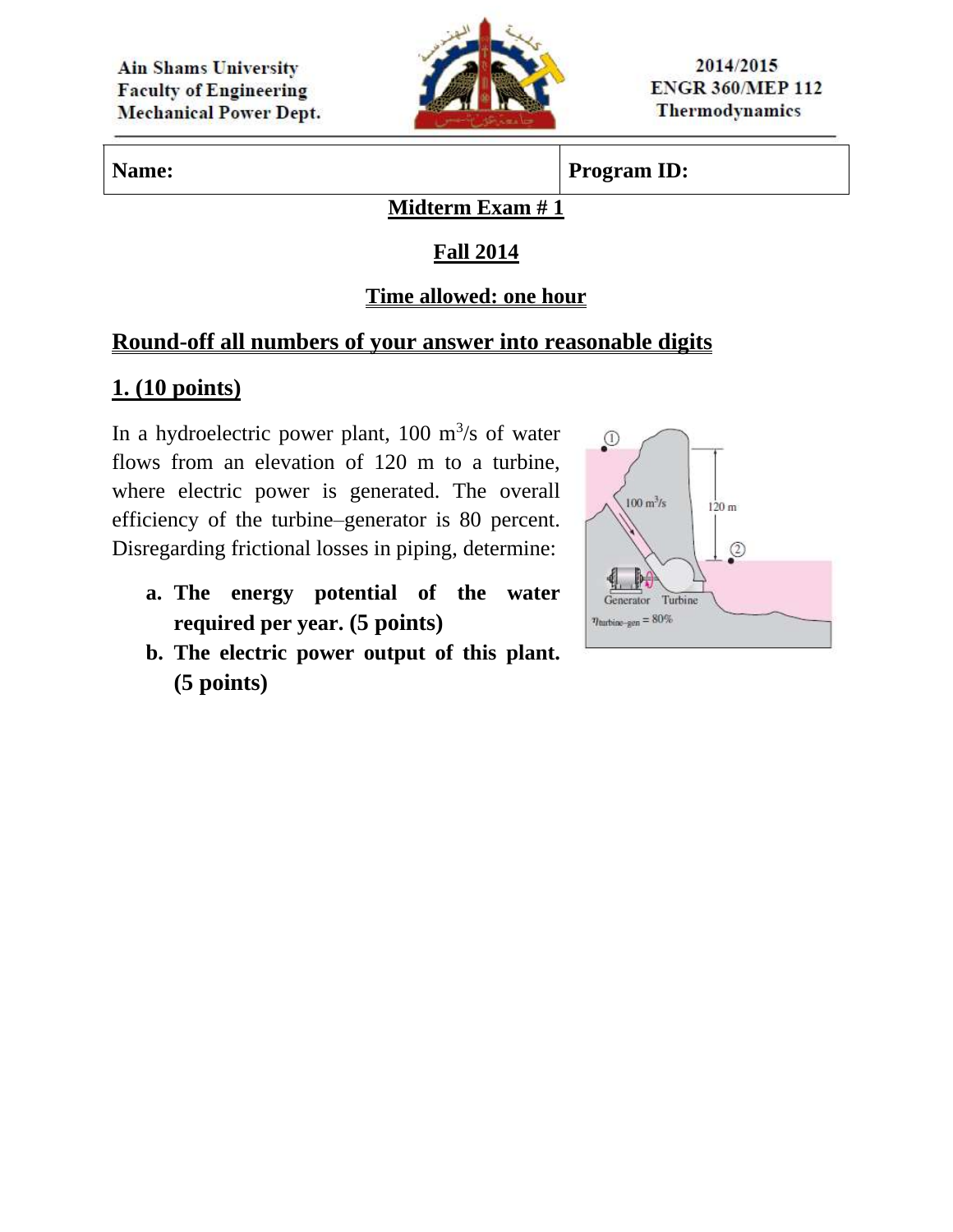# **2. (15 points)**

A piston–cylinder device initially contains 50 L of liquid water at 40 $^{\circ}$ C and 200 kPa. The piston has a surface area of 0.1 m<sup>2</sup>. Heat is transferred to the water at constant pressure until the entire liquid is vaporized, at this point the piston is touching a set of two stops. Now more heat is added to the water till a pressure of 5 bar is maintained. (the atmospheric pressure is 1 bar)



- **a. What is the mass of the piston? (3 points)**
- **b. What is the mass of the water? (3 points)**
- **c. What is the volume while the piston is touching the stops? (3 points)**
- **d. What is the final temperature? (3 points)**
- **e. Show the process on a T-v diagram with respect to saturation lines. (3 points)**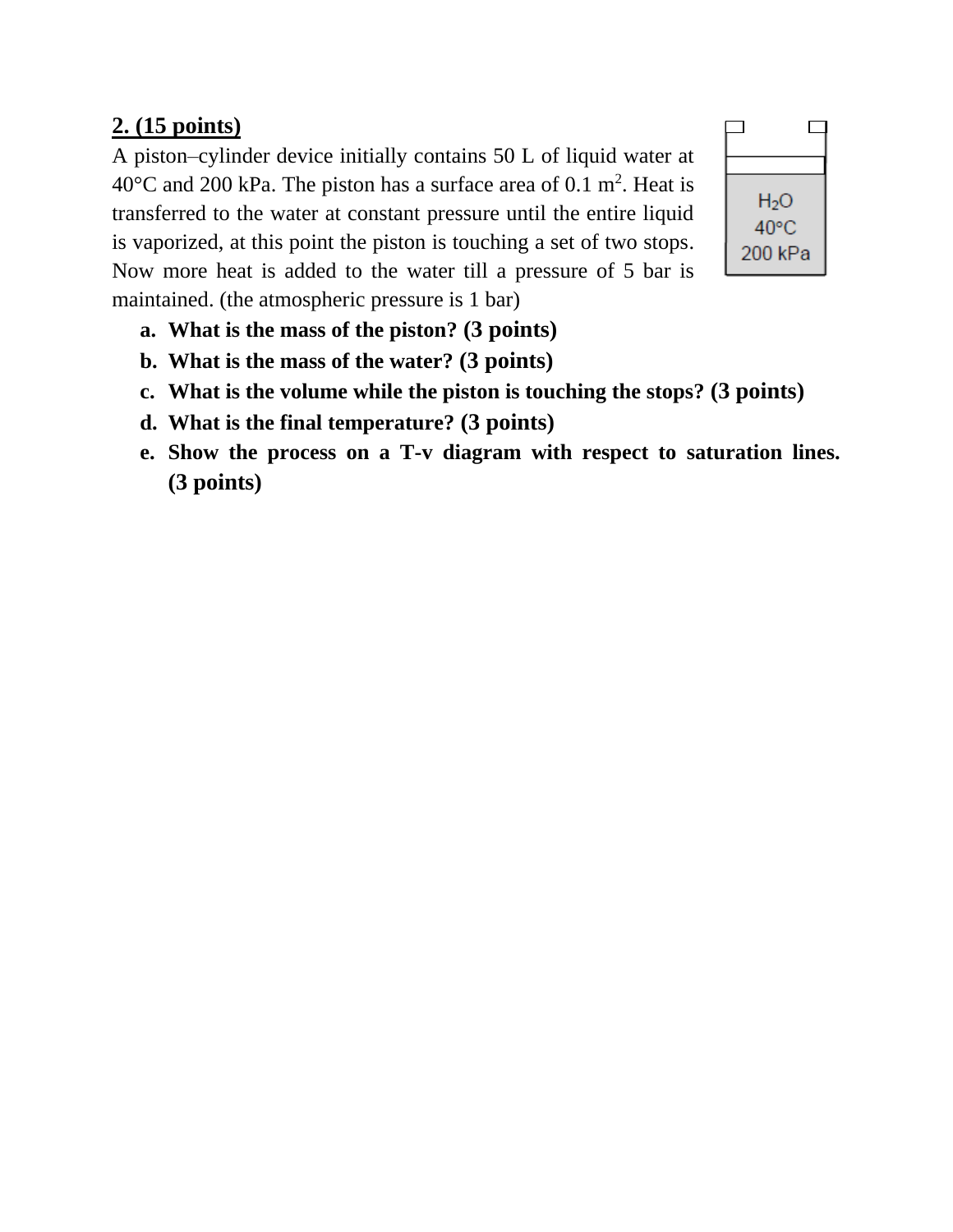

## **Name: Program ID:**

#### **Midterm Exam # 1**

## **Fall 2014**

### **Time allowed: one hour**

## **Round-off all numbers of your answer into reasonable digits**

## **1. (10 points)**

Water is pumped from a lake to a storage tank 20 m above at a rate of 70 L/s while consuming 20.4 kW of electric power. Disregarding any frictional losses in the pipes and any changes in kinetic energy, determine:

- **a. The overall efficiency of the pump– motor unit. (5 points)**
- **b. The pressure difference between the inlet and the exit of the pump. (5 points)**